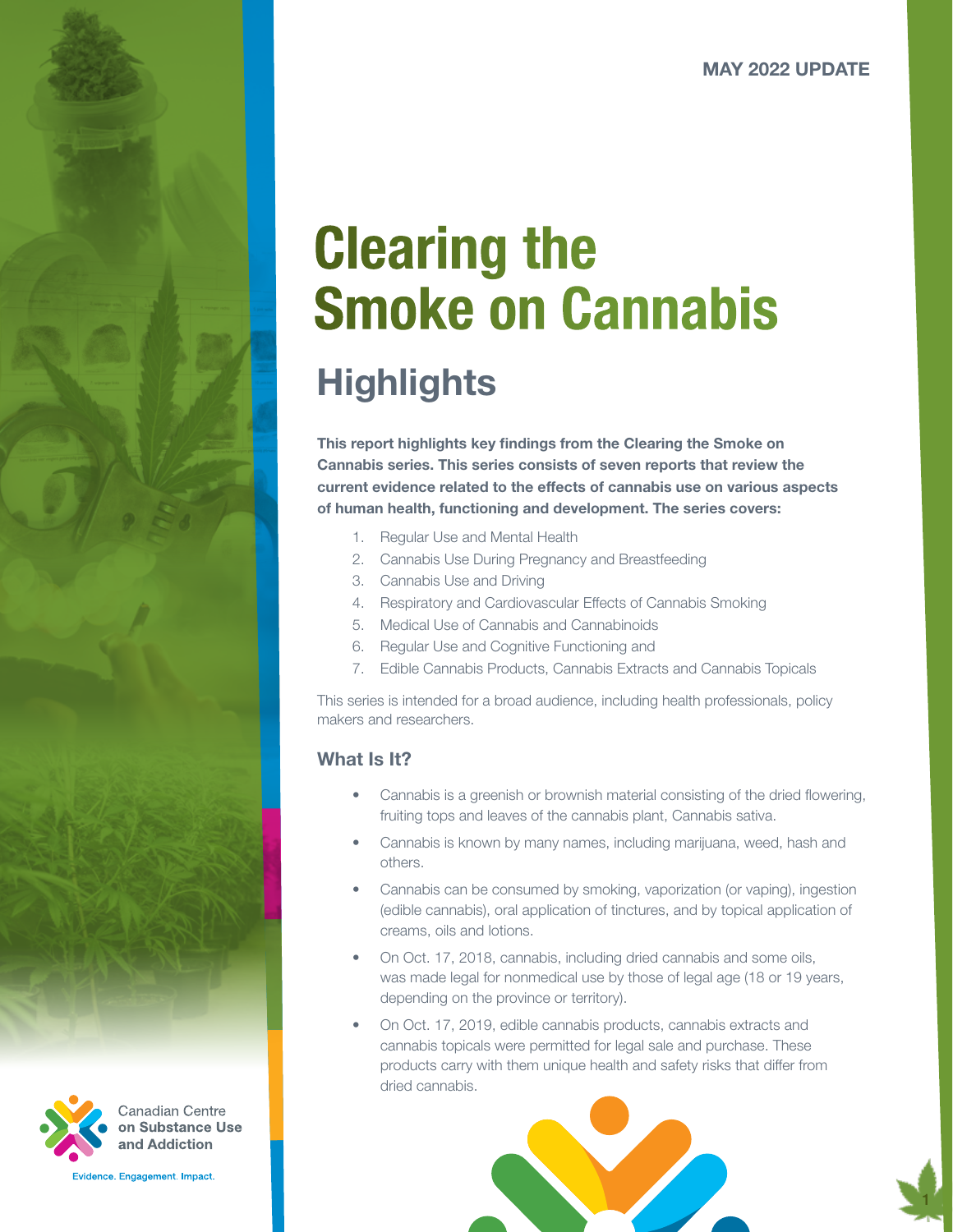# Who Is Using It?

Based on data from the 2020 National Cannabis Survey (Rotermann, 2021):

- About 20% of people older than 15 years in Canada, or about 6.2 million, report using cannabis in the previous three months.
- Cannabis use is now similarly prevalent among males (21%) and females (18%).
- Cannabis use is most common among individuals ages 18 to 24 years (36%) and **25 to 44** years (30%), followed by those who are **15 to 17** years (19%) and **45 and older** (11%).

# What Does Regular Use Mean? What Does Heavy Use Mean?

Researchers do not have a single definition for what constitutes regular cannabis use, but in general, the term refers to weekly or more frequent use over periods of months or years, and that poses a risk for adverse health effects. Terms that are often used interchangeably with regular use include frequent use, chronic use and long-term use. Heavy use, on the other hand, typically refers to daily or more frequent use, and can increase the risk of developing dependence and cannabis use disorder.

# What's the Issue?

The legalization of cannabis for nonmedical purposes has increased its accessibility and availability for many individuals living in Canada (those over the age of 18 or 19 years, depending on the province or territory). The diversity of cannabis products available for use will become even greater following the legalization of new cannabis products, which include edible cannabis, cannabis extracts and cannabis topicals. Despite its legalization and promising research for its medical application, regular use of cannabis can lead to adverse health outcomes. Regular cannabis use can affect:

- Mental health
- Cognitive functioning, including attention and memory
- Respiratory and cardiovascular health
- The developing child when used during pregnancy and breastfeeding

Cannabis use can also negatively impact a person's ability to drive a motor vehicle, operate heavy machinery and perform optimally in safety-sensitive occupations.

# Regular Use and Mental Health

Definition: *Cannabis use disorder,* as defined by the *Diagnostic and Statistical Manual of Mental Disorders* (fifth edition), refers to a problematic pattern of use leading to clinically significant impairment or distress.

#### Key Findings

- Regular cannabis use can increase the risk of developing psychosis and schizophrenia. The risk is greatest among individuals with a family history of these illnesses, those who use cannabis heavily, those who use products containing high amounts of THC, and those who begin use early in life (i.e., before the age of 16 or 17 years).
- It is not clear the extent to which regular cannabis use leads to depression or anxiety, after accounting for common factors (e.g., socioeconomic status, alcohol use).
- However, problematic cannabis use and cannabis use disorder is more common among individuals with mood and anxiety disorders compared to those who are not experiencing these conditions.
- Regular cannabis use is generally associated with more harms than benefits among individuals with mental health conditions.

#### **Implications**

- Efforts to inform the public, such as through public education campaigns, must increase awareness of the risks of regular cannabis use on mental health outcomes, especially among individuals experiencing or at risk of developing mental illness.
- Public education messaging should emphasize the importance of delaying or limiting the use of cannabis as much as possible and avoiding the use of large amounts of cannabis and cannabis products with high concentrations of THC.
- Increasing the capacity of those who work with youth and other at-risk populations by providing them with the necessary tools and resources could also reduce the mental health harms associated with regular cannabis use.
- Standardized measurement of cannabis use and more robust, well-designed prospective studies are needed to better understand the effects of regular use on mental health outcomes.

2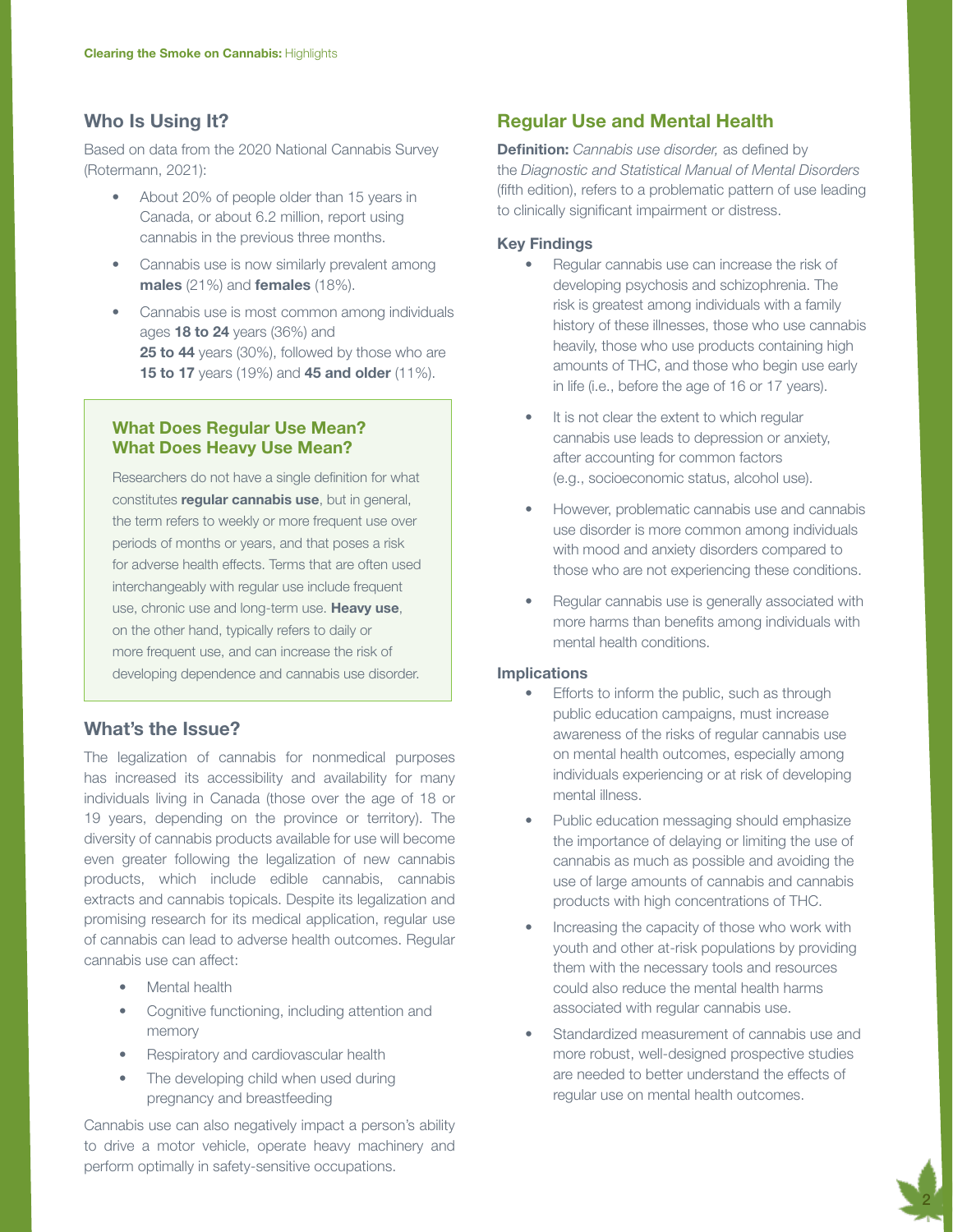# Maternal Cannabis Use during Pregnancy — An Update

#### Key Findings

- Cannabis is the second-most common psychoactive substance (after alcohol) used during pregnancy.
- Elements of cannabis can pass through the placenta and affects the fetus's development. Frequent cannabis use during pregnancy is associated with low birth weight and is part of a cluster of risk factors related to other adverse birth outcomes.
- There are also effects on behaviour in children and young adults, including attention deficits, emotional disturbances, increased hyperactivity and impulsivity, sleep disorders, and increased likelihood of substance use.
- Growing evidence from human and animal studies shows that paternal cannabis use can also negatively affect children's neurodevelopment.
- Elements of cannabis can pass into breastmilk during lactation, which the infant absorbs and metabolizes.
- The effects of cannabidiol (CBD) use during pregnancy or breastfeeding are unknown. Both clinical and preclinical studies are urgently needed to evaluate the safety of CBD use during pregnancy.

#### Implications

- Information on the effects of cannabis use during pregnancy and breastfeeding is essential to help healthcare practitioners advise patients about cannabis use and improve the health and wellbeing of patients and their children.
- Pregnant or breastfeeding parents should have informed discussions with healthcare providers about the potential adverse effects of cannabis during pregnancy to help them better understand the potential risks and help them make informed and healthy choices.
- To minimize the harms associated with cannabis use during pregnancy and breastfeeding, health systems and policies must address comorbid risk factors for substance use among women, including social and economic risk factors like poverty and low levels of education.

# Cannabis Use and Driving — An Update

*Definition: Drug-impaired driving refers to the operation* of a motor vehicle, including snowmobiles, all-terrain vehicles, boats, trains and airplanes, while one's ability is adversely affected by a drug, including illegal drugs, prescription drugs, over-the-counter medications and volatile inhalants such as toluene or nitrous oxide.

# Drug-Impaired Driving Laws

A per se law refers to a legally established threshold or limit for the presence of alcohol or drugs in the body. Surpassing this threshold is presumed to be associated with impairment and, when operating a motor vehicle, is an impaired driving offence. Exceeding 80 milligrams of alcohol in 100 millilitres of blood (80 mg/dl) while operating a motor vehicle, for example, is a criminal offence under the Criminal Code of Canada.

For cannabis, there are two limits for THC:

- 1. Two nanograms in one millilitre (2 ng/ml) of whole blood, but less than 5 ng/ml is a summary conviction offence.
- 2. Five nanograms per millilitre (5 ng/ml) in whole blood for a hybrid (summary conviction or indictable) offence.

It is also a hybrid offence to have 2.5 ng/ml or more THC combined with 50 mg (or more) of alcohol per 100 ml of blood. In addition to the per se limits set by the federal government, provincial and territorial governments also set administrative sanctions (e.g., suspensions, fines, vehicle impoundment) to strengthen impaired driving laws.

Law enforcement with specialized training in the Drug Evaluation and Classification program, known as Drug Recognition Experts (DREs), can also legally determine impairment. The DRE assessment includes psychophysical, behavioural and bodily fluid tests (usually blood), as well as the collection of other information (e.g., medical) on drivers reasonably suspected to be impaired. The evaluation is based on scientific evidence and DRE evaluations are legally recognized as admissible in court and the DRE as an expert witness.

For more information, [ccsa.ca/policy-and-regulations-impaired-driving](https://www.ccsa.ca/policy-and-regulations-impaired-driving)

3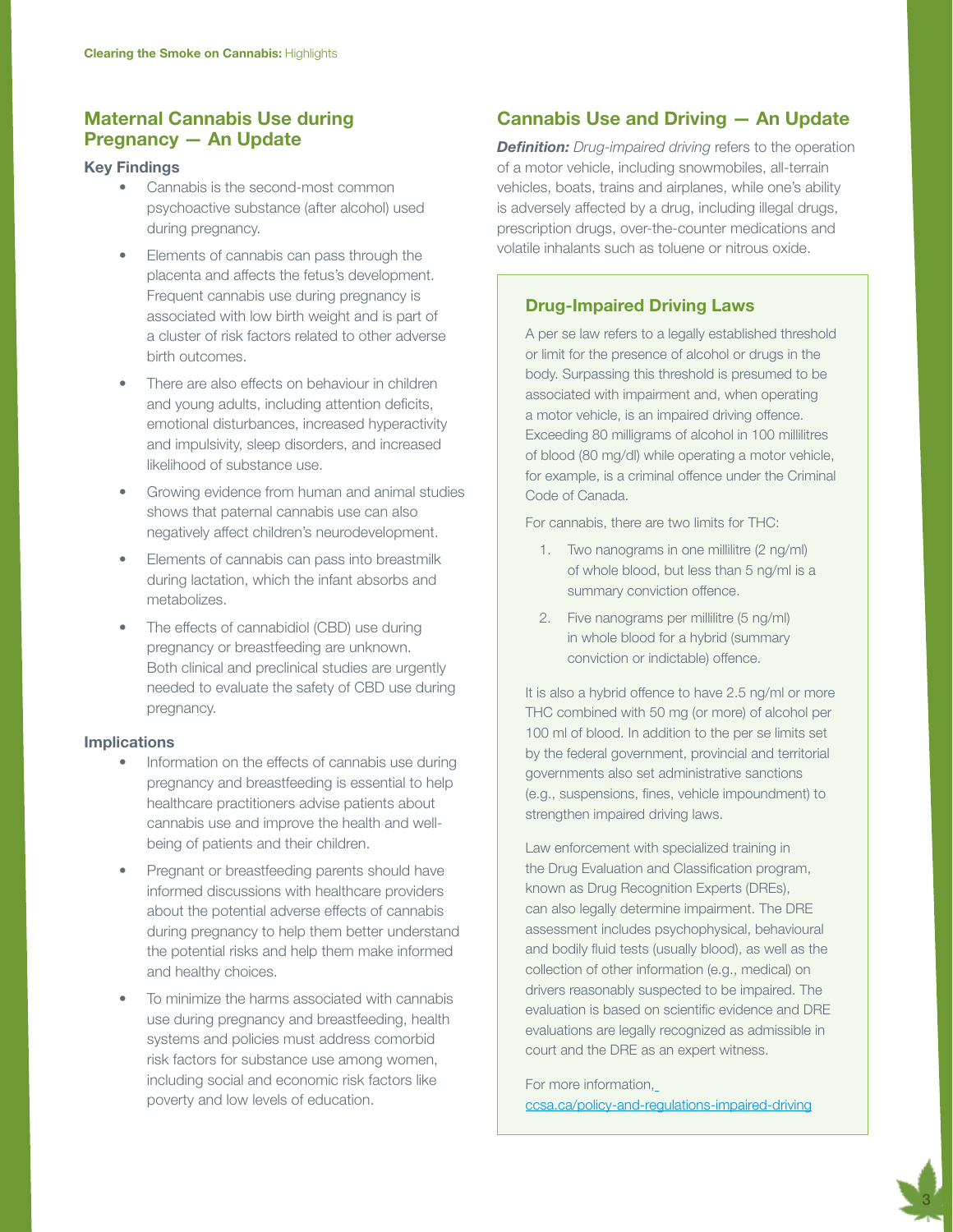#### Key Findings

- Among young drivers in Canada, driving after using cannabis is more prevalent than driving after drinking.
- Males are twice as likely as females to report driving after using cannabis.
- Cannabis impairs the cognitive and motor abilities necessary to operate a motor vehicle and doubles the risk of crash involvement.
- After alcohol, cannabis is the most commonly detected substance among drivers who die in traffic crashes in Canada.
- The police have the tools and authority required to detect and arrest drivers who are impaired by cannabis.

# Effects of Cannabis on Driving **Performance**

Cannabis can compromise a driver's reaction time and visual ability. While experienced drivers might be able to compensate for some of these effects, decreased attention and impaired decision making can increase the likelihood of a crash.

#### **Implications**

- Increased use of cannabis in Canada can contribute to increasing rates of cannabisimpaired driving. Efforts to prevent, reduce or delay cannabis use, especially in youth, will help to prevent or decrease rates of cannabisimpaired driving in Canada.
- Many people are not aware that cannabis use impairs their ability to drive, that cannabis use can be detected in drivers, and that those caught will be charged just as if they were impaired by alcohol. Greater efforts are needed to ensure that drivers understand the risks of driving after using cannabis.
- To be successful, any approach to reduce cannabis-impaired driving, and cannabis use in general, should target high-risk groups, such as youth, and will require a combination of research, prevention, enforcement, and treatment and rehabilitation.

# Respiratory and Cardiovascular Effects of Cannabis Smoking

**Definition:** The term respiratory effects refers to symptoms or ailments that can affect the lungs. These include chronic obstructive pulmonary disease (COPD), lung cancer and infections of the lower respiratory tract, such as pneumonia. The term cardiovascular effects refers to symptoms or ailments that can affect the heart and blood vessels. These include acute myocardial infarction (heart attack), stroke and arteritis (artery inflammation).

#### Key Findings

- THC has the potential to affect blood pressure and heart rate. THC can also make the lungs and airways more susceptible to infections and respiratory problems.
- Individuals who regularly smoke cannabis commonly report coughing on most days, wheezing, sore throat, chest tightness at night, sounds in their chest, early morning phlegm and mucus, and bronchitis.
- More research is needed to determine the impact of regular and heavy cannabis smoking on COPD.
- There is limited evidence for a link between cannabis smoking and heart attack. Evidence for a link between cannabis smoking and stroke and artery inflammation is still unclear. Further studies are required to clarify whether heavy cannabis smoking is a risk factor for the onset of these complications.
- Cannabis smoke contains many of the same toxins and cancer-causing chemicals as tobacco smoke. However, more research is needed to determine whether, and the extent to which, smoking cannabis can increase the risk of lung cancer.
- Cannabis smoking often involves unfiltered smoke, larger puffs, deeper inhalation and longer breath-holding. These practices result in greater exposure to toxins and chemicals, which may provoke greater irritation of lung tissue. and cause negative respiratory and cardiovascular effects.
- Vaping unregulated cannabis has been linked with severe lung and pulmonary illnesses.
- Quitting cannabis smoking can reverse some of the negative respiratory symptoms experienced by those who smoke cannabis regularly.

4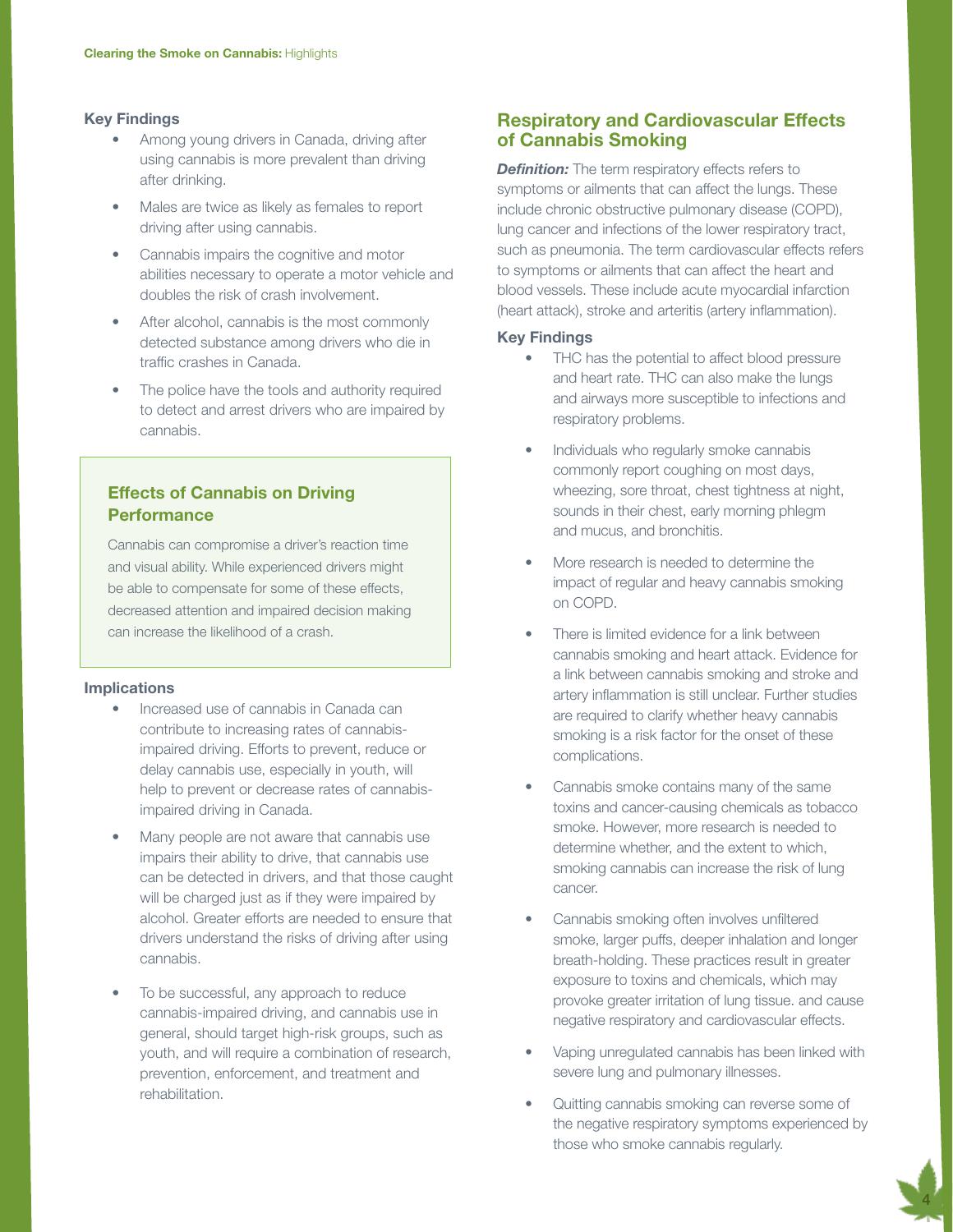#### Implications

- Healthcare practitioners need to be aware of the impact of cannabis smoking on respiratory and cardiovascular health so that they can inform, advise and help their clients make informed decisions about their use of cannabis.
- Effective, evidence-informed initiatives should be implemented to promote knowledge of the respiratory and cardiovascular risks and harms of cannabis smoking, as well as the health benefits of cessation.
- Research is needed to determine the extent to which the use of vaping instruments designed for dried cannabis and extracts, and the chemicals added to cannabis extracts, affect respiratory and cardiovascular health.

# Medical Use of Cannabis and Cannabinoids — An Update

**Definition:** In Canada, cannabis for medical purposes is legally accessed through the *[Access to Cannabis for](https://www.canada.ca/en/health-canada/services/publications/drugs-health-products/understanding-new-access-to-cannabis-for-medical-purposes-regulations.html)  [Medical Purposes Regulations](https://www.canada.ca/en/health-canada/services/publications/drugs-health-products/understanding-new-access-to-cannabis-for-medical-purposes-regulations.html)*. Authorization for access is provided by healthcare practitioners through a medical document.

Definition: *Cannabinoids* are chemicals found in the cannabis plant. Some of the cannabinoids found in the cannabis plant, such as THC and cannabidiol (CBD), can affect psychological and physiological functions. Cannabinoids can be natural (e.g., THC) or synthetic (i.e., made in a laboratory).

#### Key Findings

- Good quality evidence suggests that cannabis and cannabinoids are effective for the relief of nausea and vomiting, certain types of pain, and the stimulation of appetite. However, research to date does not indicate that cannabis and cannabinoids are always the most appropriate drugs to use for these purposes compared to newer pharmaceutical drugs for nausea and pain relief.
- It has been suggested that cannabinoids may be usefully combined with other drugs to provide more effective therapeutic effects.
- There is a lack of research and understanding about the risks associated with the medical use of cannabis. However, reduced cognitive functioning and respiratory harms are associated with chronic use.
- Relative to inhalation, oral administration of cannabinoids, either through capsules or oral sprays, is a less reliable and inconsistent method of drug administration. These factors associated with oral administration make it difficult to determine the appropriate dose for an individual.
- Research is currently examining the potential therapeutic use of cannabinoid products for conditions such as multiple sclerosis, epilepsy, cancer, obesity and glaucoma, and for psychiatric disorders, inflammatory diseases and neurodegenerative disorders. Although findings are mixed, there is promising research emerging for the treatment of some conditions.

#### Implications

- Healthcare practitioners need access to the best available scientific evidence to help clients make informed decisions about the use of cannabis and cannabinoids for medical purposes.
- Healthcare practitioners need additional education and training, and practical tools to better treat clients with cannabis for medical purposes.
- There is a pressing need for clinical trials in Canada to examine the effectiveness of cannabis and cannabinoids as therapeutic options for numerous conditions.
- Given the impairing effects of cannabis on driving, healthcare practitioners should advise their patients to refrain from operating a motor vehicle while under the influence of cannabis.
- Future development is likely to be focused on improving the specificity of synthetic cannabinoids and their delivery by safer methods than smoking.

# Regular Use and Cognitive Functioning

**Definition:** *Cognitive functioning* refers to a set of mental skills that individuals use to complete everyday activities. These mental skills include learning and memory, attention span, impulse control and decision making.

#### Key Findings

- Regular cannabis use can result in mild, but measurable, cognitive difficulties. These effects generally dissipate after a prolonged period of abstinence (several days to a month).
- If cognitive impairment is present in individuals who use cannabis regularly, it is typically among those who began using before the age of 16 or 17 years.

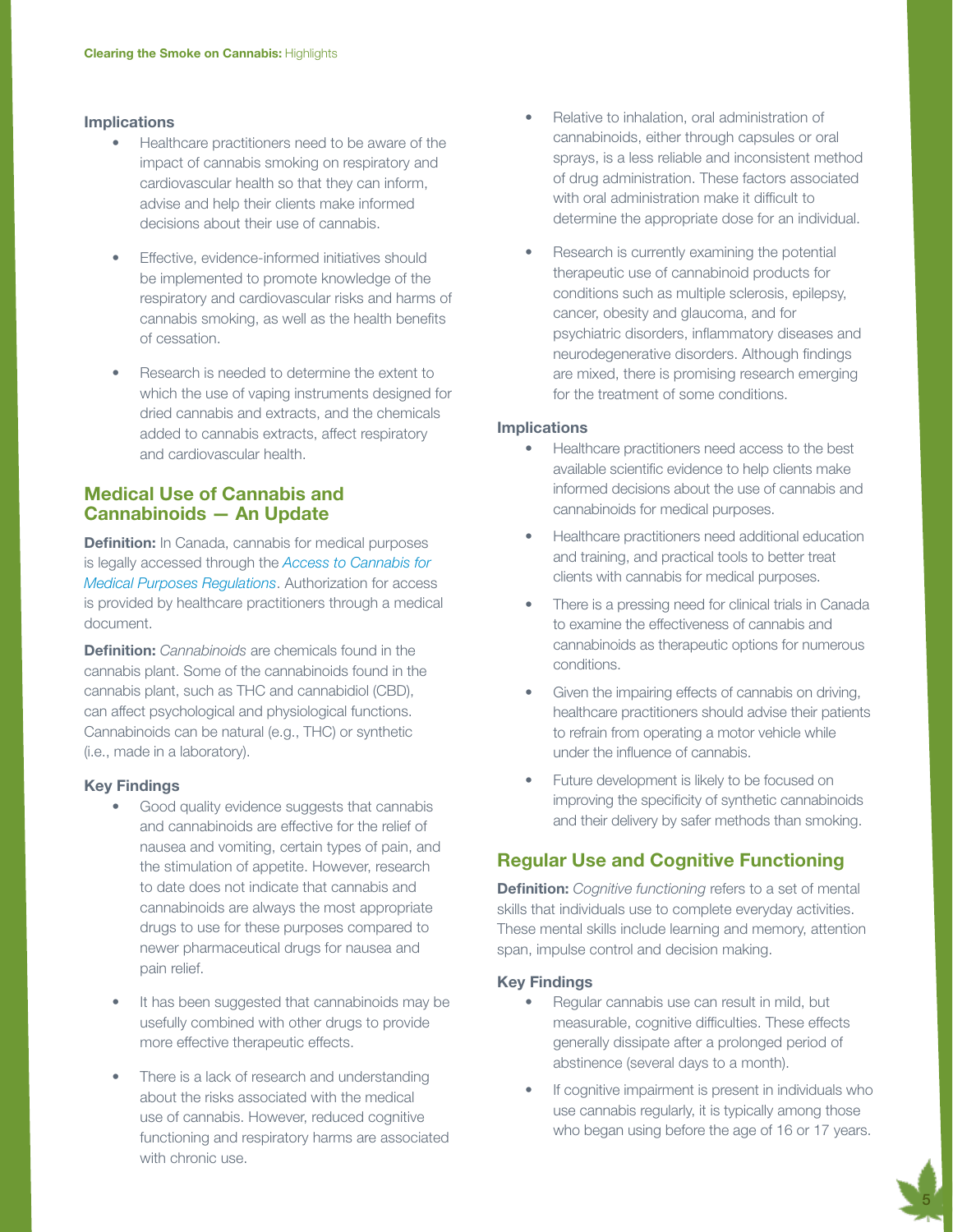- Regular cannabis use is associated with differences in brain structure, including differences in the brain's natural reward pathways. However, it is not clear whether using cannabis regularly leads to changes in the brain or whether brain differences pre-date the onset of regular cannabis use.
- When performing simple tasks, the brains of individuals who use cannabis regularly have to work harder than the brains of individuals who do not use cannabis regularly.
- Individuals who display risky and impulsive decision making are more likely to develop problematic cannabis use and cannabis use disorder.

#### Implications

- Informing the public about the risks of regular cannabis use on cognitive function, such as through educational campaigns, can help Canadians make informed decisions about using cannabis.
- Investments in evidence-informed prevention and educational initiatives could delay the initiation of use among youth and reduce the frequency of cannabis use, which could reduce the potential harms.
- Supporting and building the capacity of youth allies by providing them with the necessary resources and tools could also reduce the harms of cannabis use by youth.
- There is a need for a standardized measurement of cannabis use and more robust, well-designed perspective studies to better understand the effects of regular use on cognitive functioning.

# Edible Cannabis Products, Cannabis Extracts and Cannabis Topicals

**Definition:** Edible cannabis products (or edibles for short) refers to food and beverage products that have cannabis (or cannabinoids) infused into them. These include cookies, brownies, soft chews (or gummies), teas and juices.

**Definition:** Cannabis extracts are products that contain cannabinoids that have been extracted from the cannabis plant. The term concentrate is generally applied to cannabis extracts containing high concentrations (e.g., about 60%) of THC.

Definition: Cannabis topicals are cannabinoid-infused oils, creams and lotions that are intended for application directly to the skin, hair or nails.

On Oct. 17, 2019, Canada legalized new cannabis products, which include edible cannabis products, cannabis extracts and cannabis topicals.

#### Key Findings

- It can take up to four hours to feel the full effects of edible cannabis, and the intoxicating (high) and impairing effects can last up to 12 hours. Some residual effects, such as drowsiness, can last up to 24 hours.
- Cannabis extracts with high THC content (i.e., concentrates) significantly increase the risk of overintoxication.
- Regular use of cannabis concentrates is associated with tolerance, withdrawal and cannabis use disorder.
- Cannabis topicals are being used for medical (e.g., to manage peripheral pain and arthritis) and cosmetic (skincare and haircare) purposes. The effectiveness of cannabis topicals for any condition has not been well-studied.

#### Implications

- These new products carry with them additional and unique health and safety risks, not present with dried cannabis, of which Canadians are not fully aware.
- Sustained public education efforts will be central to minimizing the potential harms, including how to prevent overintoxication and dependence, and the unintentional ingestion of cannabis by children.
- It will be important for future research to expand the measurement of cannabis use to include edible cannabis, cannabis extracts and cannabis topicals to understand the long-term health impacts of these products.

# What Role Can You Play in Preventing or Reducing the Negative Effects of Cannabis?

Whether you are a researcher, manager of a research funding agency, healthcare practitioner, health promoter, teacher, law enforcement professional, parent or a person who uses cannabis, you have a role to play.

- Take an objective approach and be informed and aware of the effects of cannabis use.
- Make sure others are aware of the health effects of cannabis and how to lower adverse health outcomes. Be an ally.
- Support research efforts and the development of public education and intervention programs.